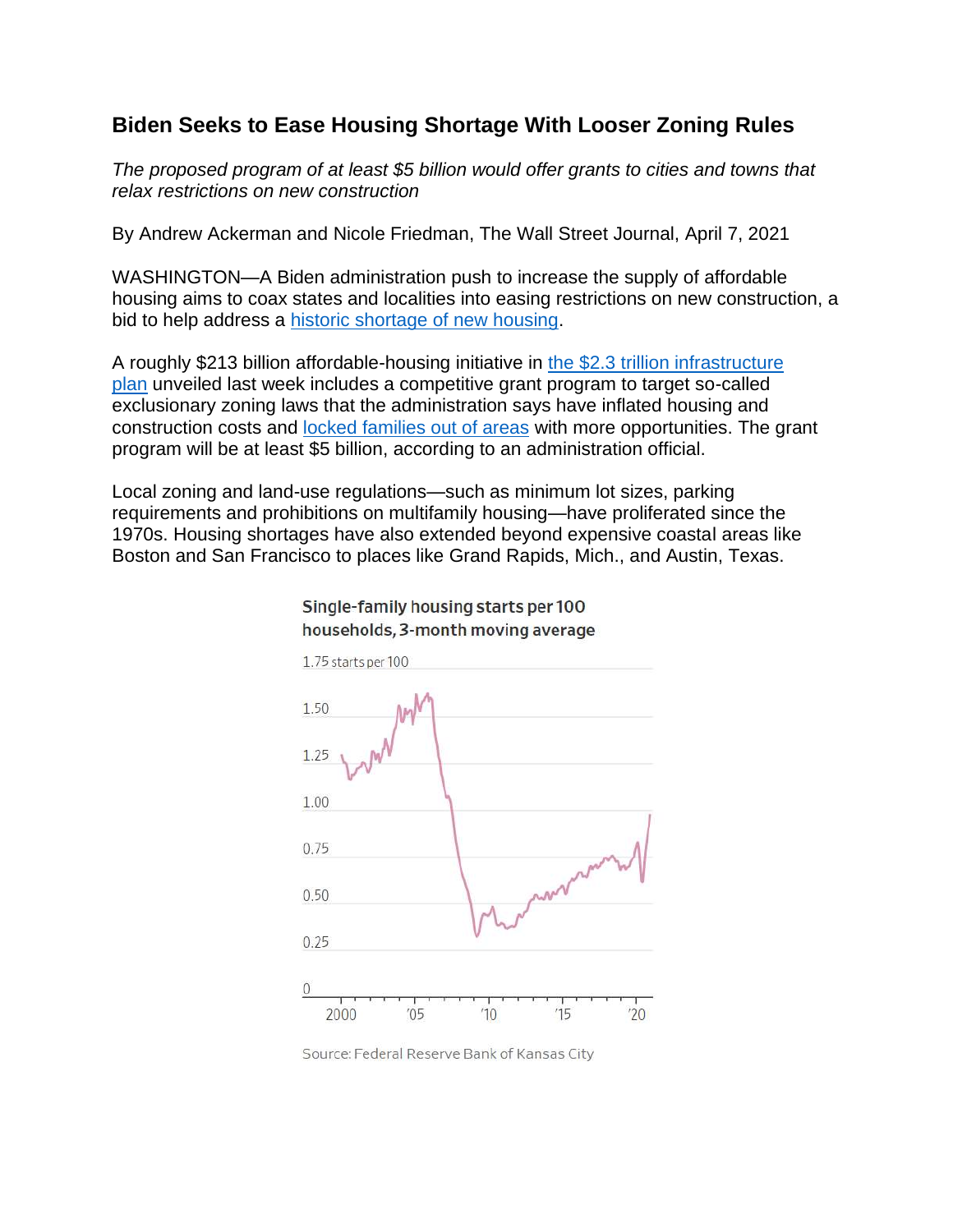More recently, [shortages have been exacerbated](https://www.wsj.com/articles/u-s-home-price-growth-accelerated-in-january-11617109259?mod=article_inline) by record-low mortgage rates and [the](https://www.wsj.com/livecoverage/latest-updates/covid?mod=article_inline)  [Covid-19 pandemic,](https://www.wsj.com/livecoverage/latest-updates/covid?mod=article_inline) which stoked city-dwellers' desire to escape cramped living quarters for more spacious suburban homes.

"There are so many decisions made at the local level that can impede the development of affordable housing that federal policy makers should push communities to reorganize their approach to development from the ground up," wrote Jim Parrott and Mark Zandi in a [report last week](https://www.urban.org/research/publication/overcoming-nations-daunting-housing-supply-shortage) for the Urban Institute, a Washington-based research group. Mr. Parrott is a former Obama administration housing adviser, and Mr. Zandi is the chief economist of Moody's Analytics.

Some economists and urbanists say easing zoning and land-use restrictions would address a key barrier to expanding the supply of dwellings available for rent or sale, which is the tightest in 30 years. Local regulations on environmental protection and road, school and sewer capacity often have strong support among residents, who generally want to keep property values high.

Joseph Gyourko, a real-estate and finance professor at the University of Pennsylvania's Wharton School, said the Biden administration's proposed grant program would help compensate for the costs and burdens of new construction, such as increased congestion, that can stymie affordable housing projects.

"How much would a reasonable local politician need to compensate residents and survive politically by approving higher-density housing?" Mr. Gyourko said. He recommended the administration start with \$5 billion and scale up the program if it is successful.

Some jurisdictions have already begun to ease land-use rules. Minneapolis passed a rezoning law in 2019 intended to open up neighborhoods to more construction. Seattle changed zoning rules in 27 neighborhoods in 2019. California has opened up cities to more accessory dwelling units—small residences adjacent to single-family homes—to increase housing supply.

Michael Wallace, legislative director for housing and community and economic development for the National League of Cities, said the group supports the Biden administration's plan, in part because it offers incentives rather than mandates. "You can use these dollars in a way that rewards modernizing land-use policies but doesn't force cities to take up policies that may not be the right fit for them," he said.

The Biden administration said in a fact sheet that the program would award "flexible and attractive funding to jurisdictions that take concrete steps to eliminate such needless barriers to producing affordable housing." The White House won't penalize cities if they don't want to participate, the administration official said.

But some affordable-housing advocates were skeptical the plan would be successful in wealthier areas, where local officials don't want more of it. Unless the grant money is